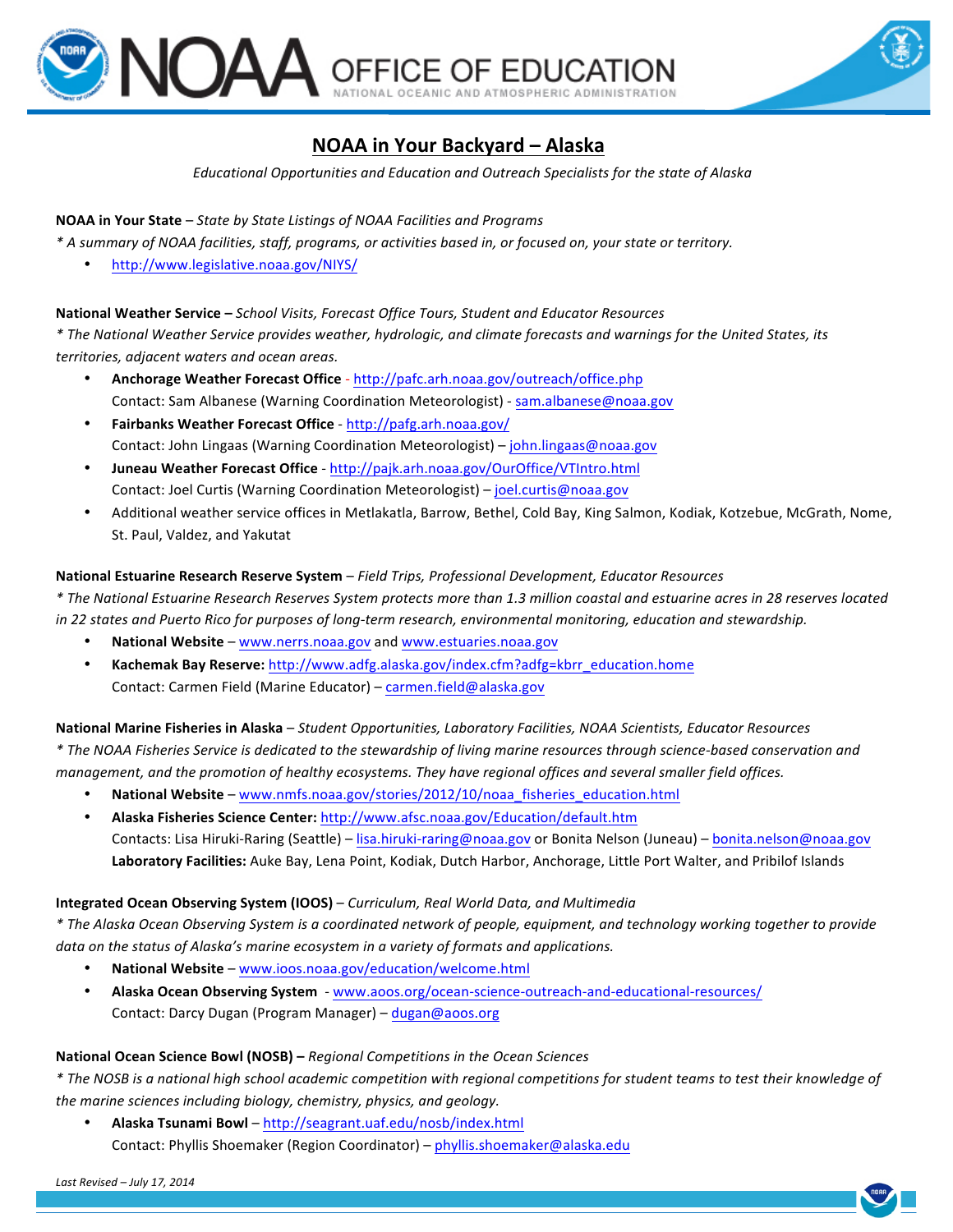National Sea Grant Program - Professional Development, Curriculum, Student and Educator Resources *\*Sea Grant is a nationwide network of 33 university-based programs that conduct scientific research, education, training, and*  extension projects designed to foster science-based decisions about the use and conservation of our aquatic resources.

- **National Website** www.seagrant.noaa.gov/HowWeWork/Education.aspx and http://www.seagranted.net
- **Alaska Sea Grant** http://seagrant.uaf.edu/marine-ed/index.html Contact: Marilyn Sigman (Marine Education Specialist) - marilyn.sigman@alaska.edu

### National Tsunami Warning Center (NTWC) - *Student and Educator Resources, Tours, Data Resources*

*\* Located in Palmer, the NTWC's responsibility is to issue tsunami warnings for the U.S. Pacific coast, British Columbia, U.S. Atlantic*  and Gulf of Mexico coasts, Puerto Rico, the Virgin Islands, and the Atlantic coast of Canada.

- **NOAA Tsunami Website** http://www.tsunami.noaa.gov/
- National Tsunami Warning Center (Palmer) http://ntwc.arh.noaa.gov/ Contact: Paul Whitmore (Supervisory Physical Scientist) - paul.whitmore@noaa.gov

## **Centers for Ocean Science Education Excellence (COSEE)** – *Educator Workshops, Resources, Connect to Scientists*

*\*COSEE is a network of over 270 institutional partners with the mission to spark and nurture collaborations among research scientists*  and educators to advance ocean discovery and make known the vital role of the ocean in our lives.

- National Website http://www.cosee.net/
- **COSEE Alaska** http://www.coseealaska.net/resources/ Contact: Marilyn Sigman (Marine Education Specialist) - marilyn.sigman@alaska.edu

## **Cooperative Institute for Alaska Research (CIFAR)** – *Student Grants and Educator Workshops*

*\*The purpose of the CIFAR is to foster collaboration between NOAA, the University of Alaska, and others doing research in Alaska and its associated Arctic regions.*

- http://www.cifar.uaf.edu/education/education.php
- Contact: Sarah Garcia (CIFAR Administrator) ssgarcia@alaska.edu

### **Local NOAA Vessels** – *Follow Current Science off the Coast of Alaska*

- **NOAA Teacher at Sea** (follow teacher blogs onboard the ships) http://teacheratsea.noaa.gov/
- **NOAA Ship Oscar Dyson** (Kodiak) - http://www.moc.noaa.gov/od/index.htm
- **NOAA Ship Rainier** (Newport, OR) - http://www.moc.noaa.gov/ra/index.htm
- **NOAA Ship Fairweather** (Ketchikan) - http://www.moc.noaa.gov/fa/index.htm

### **Alaska Data and Educational Resources** *– Historical and Real-Time Data*

- Alaska Pacific River Forecast Center http://aprfc.arh.noaa.gov/
- Tsunami Events and Relevant Data http://nctr.pmel.noaa.gov/database\_devel.html
- Alaska Tide Tables http://tidesonline.nos.noaa.gov/coastline.shtml?region=ak
- Alaska Climate Data http://www.nws.noaa.gov/climate/index.php?wfo=pafg
- Space Weather Prediction Center - http://www.swpc.noaa.gov/
- Alaska Region Video Gallery http://www.arh.noaa.gov/video/
- NOAA Arctic Theme Page http://www.arctic.noaa.gov/
- Alaska Marine Buoy Data http://www.ndbc.noaa.gov/maps/Alaska.shtml
- Alaska Marine Forecasts http://www.arh.noaa.gov/textforecasts.php?type=marine

### **Local Weather Events** *– Local Historical Weather Data*

- Archived Alaska Weather Stories http://pafc.arh.noaa.gov/stories/
- Sand Point Tornado http://pafc.arh.noaa.gov/classroom/sand\_point.php
- 1984 Thanksgiving Day Storm in Southeast Alaska http://pajk.arh.noaa.gov/Articles/articles/thanksgivingStorm.php
- Alaskan Guide to El Nino and La Nina http://pafc.arh.noaa.gov/classroom/el\_nino.php
- Anchorage Bowl Phenomena (presentation) http://pafc.arh.noaa.gov/classroom/anchorage\_bowl\_files/frame.htm